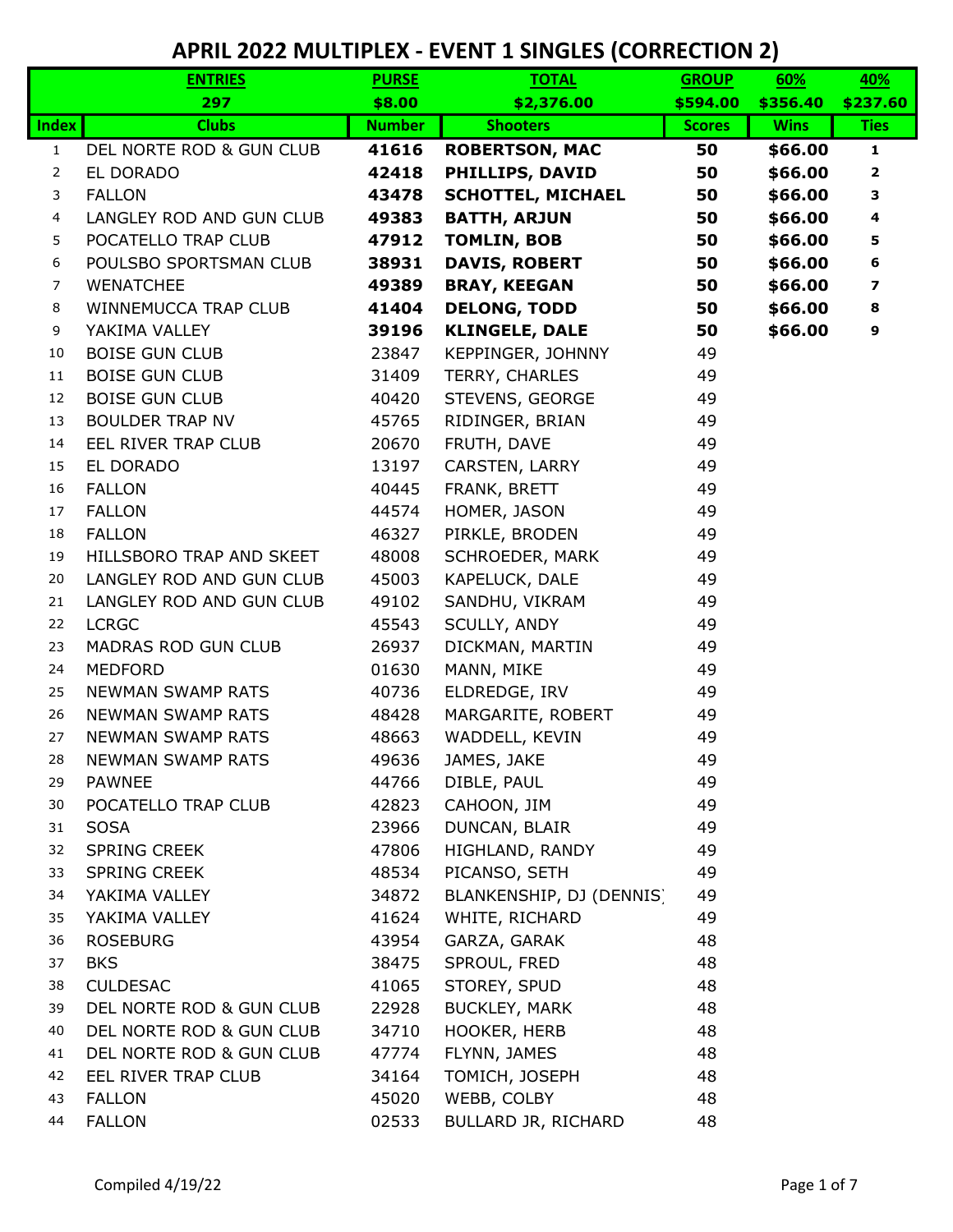| 45 | <b>JUNEAU GUN CLUB</b>   | 44338 | GODKIN, JERRY               | 48 |         |                         |
|----|--------------------------|-------|-----------------------------|----|---------|-------------------------|
| 46 | <b>JUNEAU GUN CLUB</b>   | 45135 | WINTERS, VICTOR             | 48 |         |                         |
| 47 | <b>KENMORE</b>           | 46967 | OLESEN, TOM                 | 48 |         |                         |
| 48 | MADRAS ROD GUN CLUB      | 14296 | SPROUL, RODNEY              | 48 |         |                         |
| 49 | MADRAS ROD GUN CLUB      | 31959 | BOLTON, WILLIAM             | 48 |         |                         |
| 50 | MADRAS ROD GUN CLUB      | 48293 | RASK, DEAN                  | 48 |         |                         |
| 51 | <b>MEDFORD</b>           | 11918 | SAUER, WILLIAM              | 48 |         |                         |
| 52 | <b>NEWMAN SWAMP RATS</b> | 33119 | PUCKETT, ESTHER             | 48 |         |                         |
| 53 | <b>NEWMAN SWAMP RATS</b> | 47462 | COX, KELLY                  | 48 |         |                         |
| 54 | NEWMAN SWAMP RATS        | 48765 | <b>BLANK, TIM</b>           | 48 |         |                         |
| 55 | NEWMAN SWAMP RATS        | 49135 | ALQUIST, BRIAN              | 48 |         |                         |
| 56 | <b>NEWMAN SWAMP RATS</b> | 49612 | LERNO, DYLAN                | 48 |         |                         |
| 57 | <b>NEWMAN SWAMP RATS</b> | 49657 | MILLER, DOUG                | 48 |         |                         |
| 58 | NEWMAN SWAMP RATS        | 49792 | MILLER, DENNIS              | 48 |         |                         |
| 59 | <b>PAWNEE</b>            | 42477 | COOPER, KERRY               | 48 |         |                         |
| 60 | POCATELLO TRAP CLUB      | 35518 | AMES, DARIN                 | 48 |         |                         |
| 61 | <b>REDDING</b>           | 42545 | HUNT, BOB                   | 48 |         |                         |
| 62 | <b>REDDING</b>           | 46125 | STETSER, JEREMY             | 48 |         |                         |
| 63 | <b>WENATCHEE</b>         | 29397 | DAVIES JR, DAN              | 48 |         |                         |
| 64 | WINNEMUCCA TRAP CLUB     | 40331 | MCMILLEN, GREG              | 48 |         |                         |
| 65 | WINNEMUCCA TRAP CLUB     | 46904 | MARLEY, CORY                | 48 |         |                         |
| 66 | YAKIMA VALLEY            | 28107 | LINT, DONALD                | 48 |         |                         |
| 67 | <b>ROSEBURG</b>          | 41568 | <b>HILLMICK, RICK</b>       | 47 | \$16.50 | 1                       |
| 68 | <b>BKS</b>               | 40362 | <b>ARWOOD, KENNETH</b>      | 47 | \$16.50 | $\overline{\mathbf{2}}$ |
| 69 | <b>BOISE GUN CLUB</b>    | 32669 | <b>BROWN, CLAY</b>          | 47 | \$16.50 | 3                       |
| 70 | <b>BOULDER TRAP NV</b>   | 44825 | <b>HANSON, JOHN</b>         | 47 | \$16.50 | $\overline{\mathbf{4}}$ |
| 71 | <b>COON CREEK</b>        | 46669 | <b>HOAGLUND, DALE</b>       | 47 | \$16.50 | 5                       |
| 72 | <b>COON CREEK</b>        | 49249 | <b>WATERS, PATRICIA</b>     | 47 | \$16.50 | 6                       |
| 73 | COSSC                    | 49581 | <b>HENRY, DWAYNE</b>        | 47 | \$16.50 | 7                       |
| 74 | <b>CULDESAC</b>          | 47642 | <b>HELPMAN, JOHN</b>        | 47 | \$16.50 | 8                       |
| 1  | EL DORADO                | 35959 | <b>HOFFMAN, MATTHEW</b>     | 47 | \$16.50 | 9                       |
| 2  | EL DORADO                | 40450 | <b>FIRANZI, DON</b>         | 47 | \$16.50 | 10                      |
| 3  | EL DORADO                | 48762 | <b>RAUCHFUSS, ERIC</b>      | 47 | \$16.50 | 11                      |
| 4  | EL DORADO                | 02121 | <b>HOFFMAN, BILL</b>        | 47 | \$16.50 | 12                      |
| 5. | <b>FALLON</b>            | 41033 | <b>PROCKISH, DAN</b>        | 47 | \$16.50 | 13                      |
| 6  | HILLSBORO TRAP AND SKEET | 49468 | <b>REVEL, DUKE</b>          | 47 | \$16.50 | 14                      |
| 7  | <b>KENMORE</b>           | 47793 | <b>KENT, MICHAEL</b>        | 47 | \$16.50 | 15                      |
| 8  | LANGLEY ROD AND GUN CLUB | 49384 | <b>BATTH, PREET</b>         | 47 | \$16.50 | 16                      |
| 9  | <b>LCRGC</b>             | 42044 | <b>FREEMAN, RICK</b>        | 47 | \$16.50 | 17                      |
| 10 | <b>NEWMAN SWAMP RATS</b> | 33120 | <b>PUCKETT, JIMMIE</b>      | 47 | \$16.50 | 18                      |
| 11 | <b>NEWMAN SWAMP RATS</b> | 47865 | <b>STEMAN, JON</b>          | 47 | \$16.50 | 19                      |
| 12 | NEWMAN SWAMP RATS        | 48083 | <b>FORSYTHE, DARRELL</b>    | 47 | \$16.50 | 20                      |
| 13 | <b>NEWMAN SWAMP RATS</b> | 48988 | <b>KARABINIS, DEMITRIOS</b> | 47 | \$16.50 | 21                      |
| 14 | <b>PAWNEE</b>            | 44819 | <b>VAUGHN, TREVOR</b>       | 47 | \$16.50 | 22                      |
| 15 | <b>PAWNEE</b>            | 44916 | <b>KINDVALL, DARYL</b>      | 47 | \$16.50 | 23                      |
| 16 | <b>PAWNEE</b>            | 44963 | <b>FINDLEY, TERRY</b>       | 47 | \$16.50 | 24                      |
| 17 | POCATELLO TRAP CLUB      | 36882 | <b>GREEN, RON</b>           | 47 | \$16.50 | 25                      |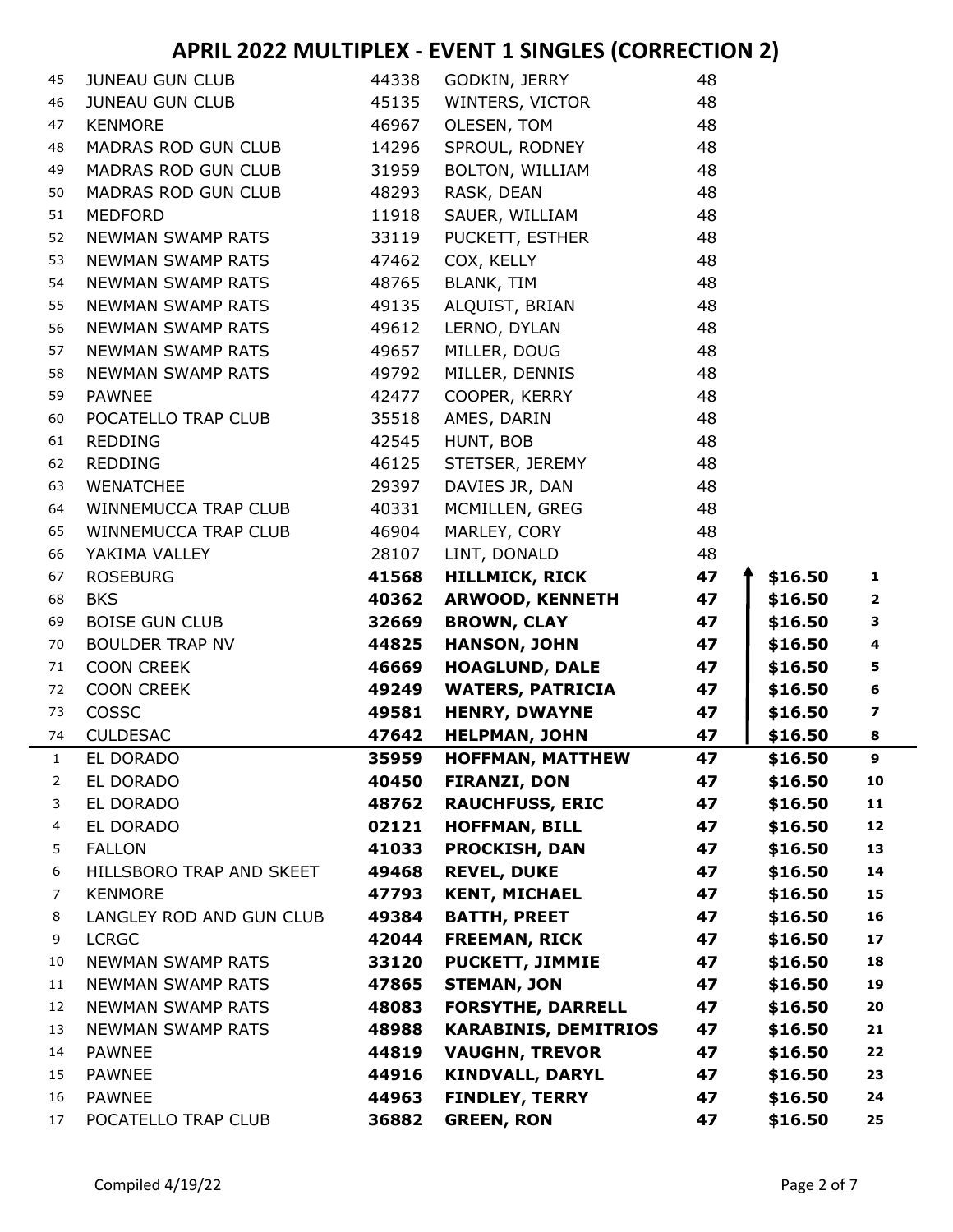| 18 | REDDING                          |       | 26675 WEATHERBEE, RUSS    | 47 | \$16.50 | 26 |
|----|----------------------------------|-------|---------------------------|----|---------|----|
| 19 | <b>REDDING</b>                   | 44197 | <b>HUNTJR, ALLAN</b>      | 47 | \$16.50 | 27 |
| 20 | <b>SOSA</b>                      | 28363 | <b>DARKE, CLIFF</b>       | 47 | \$16.50 | 28 |
| 21 | <b>SOSA</b>                      | 30135 | <b>PORTELANCE, JOSEPH</b> | 47 | \$16.50 | 29 |
| 22 | <b>SOSA</b>                      | 46639 | <b>CLELLAND, RICK</b>     | 47 | \$16.50 | 30 |
| 23 | SPRING CREEK                     | 48560 | <b>PANIAGUA, ERIC</b>     | 47 | \$16.50 | 31 |
| 24 | <b>WENATCHEE</b>                 | 48649 | NIEMAN, JASON             | 47 | \$16.50 | 32 |
| 25 | WINNEMUCCA TRAP CLUB             | 44079 | <b>DEFOREST, MURRY</b>    | 47 | \$16.50 | 33 |
| 26 | WINNEMUCCA TRAP CLUB             | 49018 | <b>JAMES, MATT</b>        | 47 | \$16.50 | 34 |
| 27 | YOLO SPORTSMANS ASSOCIATIO 43885 |       | <b>SARKO, THOMAS</b>      | 47 | \$16.50 | 35 |
| 28 | <b>YREKA</b>                     | 49784 | <b>WILSON, KADEN</b>      | 47 | \$16.50 | 36 |
| 29 | <b>ROSEBURG</b>                  | 47899 | LONG, MARGARET            | 46 |         |    |
| 30 | <b>BKS</b>                       | 31885 | WEBB, JOHN                | 46 |         |    |
| 31 | BOULDER TRAP NV                  | 49590 | WANG, JACK                | 46 |         |    |
| 32 | <b>COON CREEK</b>                | 44181 | COVERT, DANA              | 46 |         |    |
| 33 | <b>COON CREEK</b>                | 48171 | DAVIS, MICHAEL            | 46 |         |    |
| 34 | COWLITZ PUBLIC SHOOTING RAN      | 47802 | HEITZ, LARRY              | 46 |         |    |
| 35 | <b>FALLON</b>                    | 45786 | WEBB, LESTER              | 46 |         |    |
| 36 | <b>FALLON</b>                    | 48282 | PIRKLE, KENNY             | 46 |         |    |
| 37 | JUNEAU GUN CLUB                  | 41893 | WILSON, FRED              | 46 |         |    |
| 38 | JUNEAU GUN CLUB                  | 48031 | MCCAIN, JEFF              | 46 |         |    |
| 39 | <b>KENMORE</b>                   | 43090 | MYRE, JACOB               | 46 |         |    |
| 40 | <b>KENMORE</b>                   | 43898 | ELLIOTT, DAVID            | 46 |         |    |
| 41 | MASON VALLEY GUN CLUB            | 47074 | STOFFER, JEFFREY          | 46 |         |    |
| 42 | NANAIMO FISH AND GAME            | 45681 | SAVAGE, TRACY             | 46 |         |    |
| 43 | <b>PAWNEE</b>                    | 42478 | DAVIS, KEVIN              | 46 |         |    |
| 44 | <b>PAWNEE</b>                    | 42953 | FISCUS, GARY              | 46 |         |    |
| 45 | POCATELLO TRAP CLUB              | 46377 | BRINGHURST, ALEX          | 46 |         |    |
| 46 | SPRING CREEK                     | 49430 | BELSHER, MARTIN           | 46 |         |    |
| 47 | <b>WENATCHEE</b>                 | 28574 | SNITILY, KYLE             | 46 |         |    |
| 48 | <b>WENATCHEE</b>                 | 44741 | KNEBEL, ED                | 46 |         |    |
| 49 | WINNEMUCCA TRAP CLUB             | 41407 | MARILUCH, TAMARA          | 46 |         |    |
| 50 | WINNEMUCCA TRAP CLUB             | 49777 | FARSVEET, CHAD            | 46 |         |    |
| 51 | YAKIMA VALLEY                    | 42065 | MITCHELL, JEFF            | 46 |         |    |
| 52 | YAKIMA VALLEY                    | 42413 | PETERSON, MARK            | 46 |         |    |
| 53 | YAKIMA VALLEY                    | 44304 | SHIELDS, STANLEY          | 46 |         |    |
| 54 | YAKIMA VALLEY                    | 47055 | AUCKLAND, JOHN            | 46 |         |    |
| 55 | YAKIMA VALLEY                    | 49188 | GREEN, SHARA              | 46 |         |    |
| 56 | YOLO SPORTSMANS ASSOCIATIO       | 46762 | KENNEDY, JANE             | 46 |         |    |
| 57 | <b>YREKA</b>                     | 40681 | SHIPMAN, GREG             | 46 |         |    |
| 58 | <b>ROSEBURG</b>                  | 48658 | LONG, SAMUEL              | 45 |         |    |
| 59 | <b>BOISE GUN CLUB</b>            | 42876 | HOLLAND, BOB              | 45 |         |    |
| 60 | <b>BOULDER TRAP NV</b>           | 46740 | VINCENT, BRENT            | 45 |         |    |
| 61 | <b>COON CREEK</b>                | 19712 | WATERS, KEITH             | 45 |         |    |
| 62 | COWLITZ PUBLIC SHOOTING RAN      | 47901 | TABOR, JAY                | 45 |         |    |
| 63 | DEL NORTE ROD & GUN CLUB         | 45910 | OLSEN, TOM                | 45 |         |    |
| 64 | EEL RIVER TRAP CLUB              | 42446 | BONOMINI, CARL            | 45 |         |    |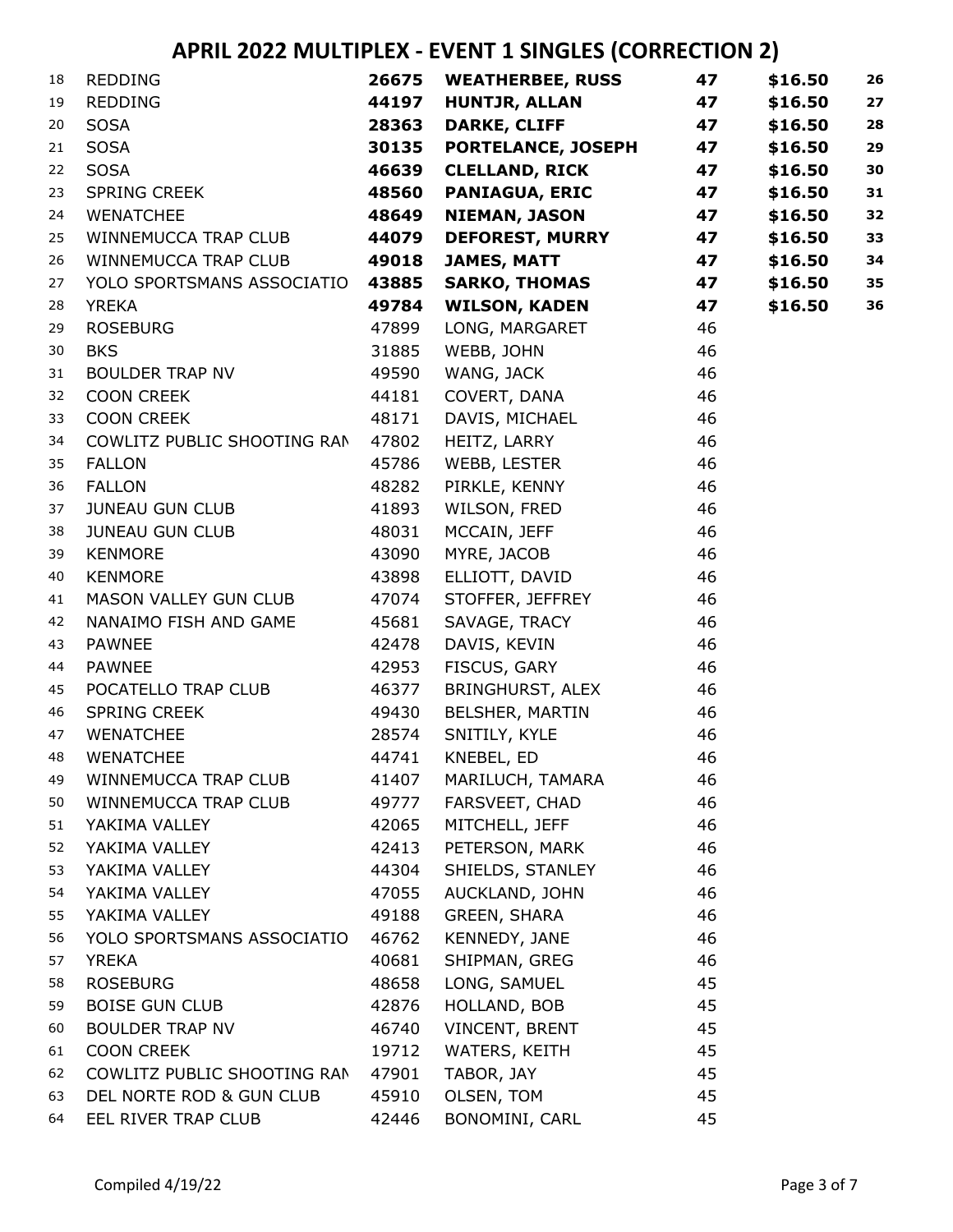| 65             | EL DORADO                   | 48482 | HARVEYJR, WILLIAM            | 45 |         |                         |
|----------------|-----------------------------|-------|------------------------------|----|---------|-------------------------|
| 66             | HILLSBORO TRAP AND SKEET    | 45316 | HERB, TREVOR                 | 45 |         |                         |
| 67             | JUNEAU GUN CLUB             | 38785 | MENZIES, MALCOLM             | 45 |         |                         |
| 68             | <b>KENMORE</b>              | 34315 | MUNSON, ED                   | 45 |         |                         |
| 69             | <b>KENMORE</b>              | 48524 | WASSERMAN, RICH              | 45 |         |                         |
| 70             | LANGLEY ROD AND GUN CLUB    | 02044 | BROTEN, GERALD               | 45 |         |                         |
| 71             | <b>LCRGC</b>                | 42456 | MALFATTI, NORMAN             | 45 |         |                         |
| 72             | <b>LCRGC</b>                | 46083 | FORD, MICHAEL                | 45 |         |                         |
| 73             | <b>LCRGC</b>                | 49594 | ACHESON, NICK                | 45 |         |                         |
| 74             | MADRAS ROD GUN CLUB         | 10792 | MCGUIRE, RICHARD             | 45 |         |                         |
| $\mathbf{1}$   | MADRAS ROD GUN CLUB         | 37293 | <b>BARNETT, KAREN</b>        | 45 |         |                         |
| $\overline{2}$ | MASON VALLEY GUN CLUB       | 41904 | MILLER, LLOYD (PETE)         | 45 |         |                         |
| 3              | <b>NEWMAN SWAMP RATS</b>    | 46153 | BALLARD, JEFF                | 45 |         |                         |
| 4              | POULSBO SPORTSMAN CLUB      | 45035 | RENSI, MARK                  | 45 |         |                         |
| 5              | REDDING                     | 43529 | HUNT SR, ALLAN               | 45 |         |                         |
| 6              | <b>SPRING CREEK</b>         | 44376 | ADAMS, RICH                  | 45 |         |                         |
| $\overline{7}$ | <b>WENATCHEE</b>            | 18670 | KELLER, ZACH                 | 45 |         |                         |
| 8              | <b>WENATCHEE</b>            | 01801 | LANG, DAVID                  | 45 |         |                         |
| 9              | WINNEMUCCA TRAP CLUB        | 49778 | LAWSON, RICH                 | 45 |         |                         |
| 10             | YAKIMA VALLEY               | 37007 | TURNBULL, JAMES              | 45 |         |                         |
| 11             | YAKIMA VALLEY               | 44242 | TURNBULL, DEANNA             | 45 |         |                         |
| 12             | YAKIMA VALLEY               | 45864 | WILLIAMS, STEVE              | 45 |         |                         |
| 13             | YOLO SPORTSMANS ASSOCIATIO  | 39335 | FULLER, RICHARD              | 45 |         |                         |
| 14             | YOLO SPORTSMANS ASSOCIATIO  | 42863 | KENNEDY, DAVID (MIKE)        | 45 |         |                         |
| 15             | <b>BKS</b>                  | 45471 | <b>WILLIAMS III, WILLIAM</b> | 44 | \$22.00 | $\mathbf{1}$            |
| 16             | <b>BOISE GUN CLUB</b>       | 34901 | <b>KIDNEY, CALVIN</b>        | 44 | \$22.00 | $\overline{\mathbf{2}}$ |
| 17             | <b>BOISE GUN CLUB</b>       | 48652 | <b>GOLDSMITH, PAUL</b>       | 44 | \$22.00 | 3                       |
| 18             | <b>BOISE GUN CLUB</b>       | 48709 | <b>MCFARLAND, DONALD</b>     | 44 | \$22.00 | $\overline{\mathbf{4}}$ |
| 19             | BOULDER TRAP NV             | 44734 | <b>BUSH, KENNETH</b>         | 44 | \$22.00 | $\overline{\mathbf{5}}$ |
| 20             | <b>BOULDER TRAP NV</b>      | 49599 | <b>AGESYAN, ARAM</b>         | 44 | \$22.00 | 6                       |
| 21             | <b>BOULDER TRAP NV</b>      | 49607 | KITZMAN, THOMAS              | 44 | \$22.00 | $\boldsymbol{7}$        |
| 22             | <b>COSSC</b>                | 47871 | <b>SCOTT, JOHN</b>           | 44 | \$22.00 | 8                       |
| 23             | COWLITZ PUBLIC SHOOTING RAN | 45291 | <b>MOORE, PAUL</b>           | 44 | \$22.00 | 9                       |
| 24             | COWLITZ PUBLIC SHOOTING RAN | 45530 | <b>CRUMRINE, LORAN</b>       | 44 | \$22.00 | 10                      |
| 25             | COWLITZ PUBLIC SHOOTING RAN | 47219 | <b>PAINTER, ROBERT (BOB)</b> | 44 | \$22.00 | 11                      |
| 26             | COWLITZ PUBLIC SHOOTING RAN | 02491 | <b>VORMESTRAND, EDWARD</b>   | 44 | \$22.00 | 12                      |
| 27             | <b>CULDESAC</b>             | 46538 | <b>HEIMGARTNER, MARVIN</b>   | 44 | \$22.00 | 13                      |
| 28             | DEL NORTE ROD & GUN CLUB    | 38416 | <b>HOFFMAN, GRANT (BUD)</b>  | 44 | \$22.00 | 14                      |
| 29             | EEL RIVER TRAP CLUB         | 34687 | <b>PAWLUS, ED</b>            | 44 | \$22.00 | 15                      |
| 30             | EL DORADO                   | 40618 | <b>WERLING, ROBERT</b>       | 44 | \$22.00 | 16                      |
| 31             | <b>KENMORE</b>              | 27383 | <b>RANKHORN, SUSA</b>        | 44 | \$22.00 | 17                      |
| 32             | <b>KENMORE</b>              | 45446 | <b>MILLER, ROBERT</b>        | 44 | \$22.00 | 18                      |
| 33             | LANGLEY ROD AND GUN CLUB    | 41440 | <b>FONSECA, JOHN</b>         | 44 | \$22.00 | 19                      |
| 34             | <b>LCRGC</b>                | 38131 | <b>PRICKETT, PAUL</b>        | 44 | \$22.00 | 20                      |
| 35             | <b>LCRGC</b>                | 46011 | PETERS, KENNETH              | 44 | \$22.00 | 21                      |
| 36             | MADRAS ROD GUN CLUB         | 12278 | <b>BARNETT, GEORGE</b>       | 44 | \$22.00 | 22                      |
| 37             | <b>NEWMAN SWAMP RATS</b>    | 48584 | <b>YOUNG, FRANK</b>          | 44 | \$22.00 | 23                      |
|                |                             |       |                              |    |         |                         |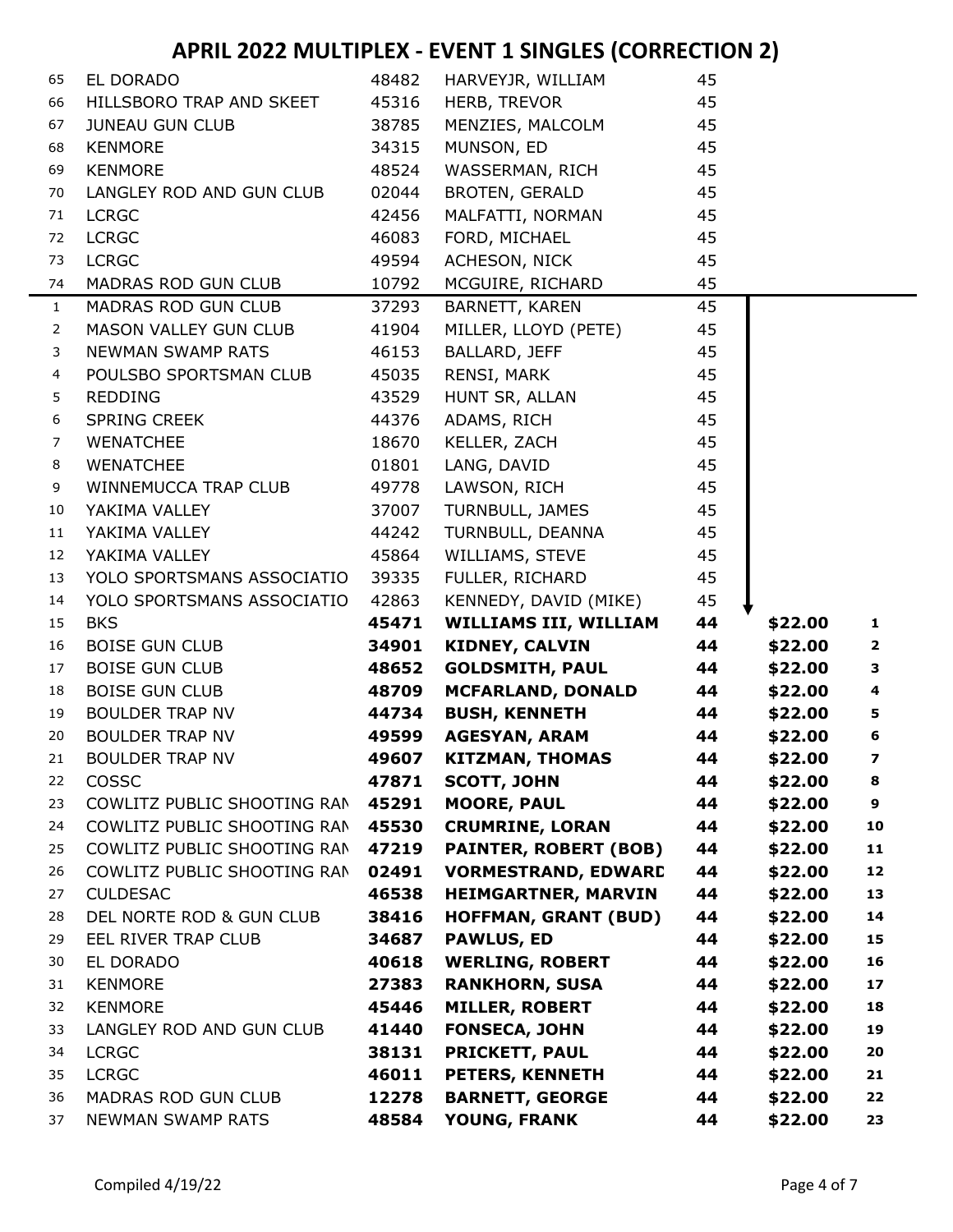| 38             | NEWMAN SWAMP RATS        | 48970 | <b>WORTHY, JOHN</b>     | 44 | \$22.00 | 24                      |
|----------------|--------------------------|-------|-------------------------|----|---------|-------------------------|
| 39             | <b>PAWNEE</b>            | 46077 | <b>MCCASLAND, EARL</b>  | 44 | \$22.00 | 25                      |
| 40             | <b>WENATCHEE</b>         | 25619 | <b>MORO, GERALD</b>     | 44 | \$22.00 | 26                      |
| 41             | WINNEMUCCA TRAP CLUB     | 42502 | <b>BLACK, JUDY</b>      | 44 | \$22.00 | 27                      |
| 42             | <b>ROSEBURG</b>          | 18392 | <b>HEALY, J-MICHAEL</b> | 43 |         |                         |
| 43             | <b>ROSEBURG</b>          | 43335 | OHONICH, JACOB          | 43 |         |                         |
| 44             | <b>BKS</b>               | 47949 | COPENHAVER, JAMES       | 43 |         |                         |
| 45             | <b>BOISE GUN CLUB</b>    | 36550 | HICKS, JASON            | 43 |         |                         |
| 46             | <b>COON CREEK</b>        | 47387 | WILDMAN, TERRENCE       | 43 |         |                         |
| 47             | <b>CULDESAC</b>          | 45345 | FALTUS, RON             | 43 |         |                         |
| 48             | DEL NORTE ROD & GUN CLUB | 48193 | GREENE, LEE             | 43 |         |                         |
| 49             | EEL RIVER TRAP CLUB      | 02385 | MYERS JR, LELAND        | 43 |         |                         |
| 50             | EL DORADO                | 13882 | HERRERA, STEVEN         | 43 |         |                         |
| 51             | <b>JUNEAU GUN CLUB</b>   | 48405 | ROSE, WILLIAM           | 43 |         |                         |
| 52             | <b>LCRGC</b>             | 11916 | SUTTON, DANNY           | 43 |         |                         |
| 53             | <b>LCRGC</b>             | 42431 | WINCHELL, CHARLES       | 43 |         |                         |
| 54             | MADRAS ROD GUN CLUB      | 38613 | THORNBURGH, AMBERS      | 43 |         |                         |
| 55             | NANAIMO FISH AND GAME    | 46860 | HASLAM, BENTON          | 43 |         |                         |
| 56             | <b>PAWNEE</b>            | 47309 | WAGNER, TRAVIS          | 43 |         |                         |
| 57             | <b>PAWNEE</b>            | 49487 | FINDLEY, MARK           | 43 |         |                         |
| 58             | POCATELLO TRAP CLUB      | 39288 | CLARK, ROLAND           | 43 |         |                         |
| 59             | POCATELLO TRAP CLUB      | 48528 | JOHNSON, STEVE          | 43 |         |                         |
| 60             | POULSBO SPORTSMAN CLUB   | 48431 | MCMURRAY, MICHAEL       | 43 |         |                         |
| 61             | <b>REDDING</b>           | 32644 | WARREN, JOHN            | 43 |         |                         |
| 62             | SPRING CREEK             | 47015 | GANGUET, TIM            | 43 |         |                         |
| 63             | <b>WENATCHEE</b>         | 36948 | LIPPERT, BEN            | 43 |         |                         |
| 64             | <b>YREKA</b>             | 39804 | HURT, JERRY             | 43 |         |                         |
| 65             | BOULDER TRAP NV          | 45685 | TULLOS, RONALD          | 42 |         |                         |
| 66             | <b>COON CREEK</b>        | 48451 | HARVEY, KEN             | 42 |         |                         |
| 67             | <b>CULDESAC</b>          | 45165 | KENNEDY, JOHN           | 42 |         |                         |
| 68             | <b>CULDESAC</b>          | 46689 | ADAMS, JIM              | 42 |         |                         |
| 69             | DEL NORTE ROD & GUN CLUB | 41771 | ROBERTSON, KAREN        | 42 |         |                         |
| 70             | <b>FALLON</b>            | 47494 | HOMER, JAXON            | 42 |         |                         |
| 71             | <b>JUNEAU GUN CLUB</b>   | 47639 | PLOSAY, JAMES           | 42 |         |                         |
| 72             | LANGLEY ROD AND GUN CLUB | 44437 | RAMSAY, MICHAEL         | 42 |         |                         |
| 73             | <b>LCRGC</b>             | 43651 | WINCHELL, ROBERT        | 42 |         |                         |
| 74             | <b>LCRGC</b>             | 43709 | MATSLER, CRAIG          | 42 |         |                         |
| $\mathbf{1}$   | MADRAS ROD GUN CLUB      | 36512 | SPROUL, JAY             | 42 |         |                         |
| $\overline{2}$ | MASON VALLEY GUN CLUB    | 43095 | GILBREATH, PHIL         | 42 |         |                         |
| 3              | <b>MEDFORD</b>           | 37899 | WORTHING, DAVID         | 42 |         |                         |
| 4              | NANAIMO FISH AND GAME    | 01947 | HANCOCK, JEFF           | 42 |         |                         |
| 5              | <b>PORTLAND</b>          | 46700 | RAYSON, ROBERT          | 42 |         |                         |
| 6              | <b>WENATCHEE</b>         | 41890 | MILLER, DAN             | 42 |         |                         |
| 7              | <b>WENATCHEE</b>         | 47818 | <b>BRATRUDE, BRUCE</b>  | 42 |         |                         |
| 8              | WINNEMUCCA TRAP CLUB     | 43645 | KIEBER, JOHN            | 42 |         |                         |
| 9              | <b>BOISE GUN CLUB</b>    | 24963 | <b>WEHREN, RICHARD</b>  | 41 | \$39.60 | 1                       |
| 10             | <b>BOISE GUN CLUB</b>    | 01714 | <b>HARRIS, KENT</b>     | 41 | \$39.60 | $\overline{\mathbf{2}}$ |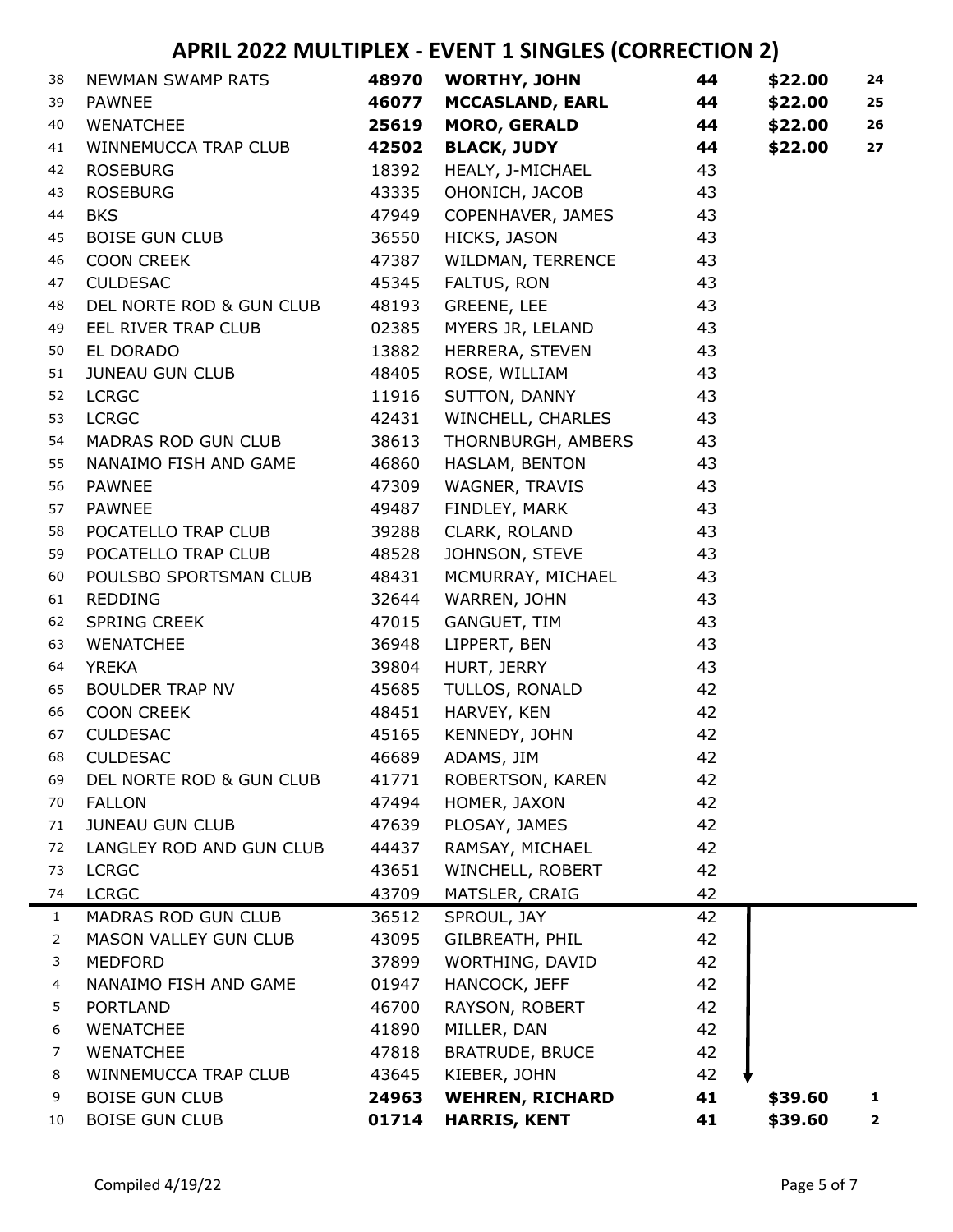| 11 | EEL RIVER TRAP CLUB         | 14678 | <b>MCLAUGHLIN, DAN</b>  | 41 | \$39.60 | $\mathbf{3}$            |
|----|-----------------------------|-------|-------------------------|----|---------|-------------------------|
| 12 | <b>FALLON</b>               | 48393 | <b>OSMUN, PETE</b>      | 41 | \$39.60 | $\overline{\mathbf{4}}$ |
| 13 | HILLSBORO TRAP AND SKEET    | 25191 | <b>ISETT, MARCUS</b>    | 41 | \$39.60 | 5                       |
| 14 | <b>JUNEAU GUN CLUB</b>      | 46947 | <b>TAYLOR, JANEL</b>    | 41 | \$39.60 | $\bf 6$                 |
| 15 | <b>JUNEAU GUN CLUB</b>      | 47872 | <b>MCAULIFFE, SCOTT</b> | 41 | \$39.60 | $\overline{\mathbf{z}}$ |
| 16 | <b>KENMORE</b>              | 49733 | <b>WREN, BRENDAN</b>    | 41 | \$39.60 | $\bf8$                  |
| 17 | LANGLEY ROD AND GUN CLUB    | 49588 | <b>LITSTER, GARY</b>    | 41 | \$39.60 | $\boldsymbol{9}$        |
| 18 | <b>PAWNEE</b>               | 43132 | <b>WECKER, RICKY</b>    | 41 | \$39.60 | 10                      |
| 19 | POCATELLO TRAP CLUB         | 49706 | <b>EGBERT, RALPH</b>    | 41 | \$39.60 | 11                      |
| 20 | POULSBO SPORTSMAN CLUB      | 47474 | <b>TACK, DENNIS</b>     | 41 | \$39.60 | 12                      |
| 21 | <b>WENATCHEE</b>            | 47932 | <b>RICH, BRAD</b>       | 41 | \$39.60 | 13                      |
| 22 | YAKIMA VALLEY               | 49485 | <b>MARSHALL, BRUCE</b>  | 41 | \$39.60 | 14                      |
| 23 | <b>YREKA</b>                | 41281 | <b>WILSON, ERIC</b>     | 41 | \$39.60 | 15                      |
| 24 | COWLITZ PUBLIC SHOOTING RAN | 49632 | TREBILCOCK, SCOTT       | 40 |         |                         |
| 25 | EEL RIVER TRAP CLUB         | 38079 | DYER, LOYD              | 40 |         |                         |
| 26 | <b>FALLON</b>               | 49747 | BARNES, TRENT           | 40 |         |                         |
| 27 | <b>PAWNEE</b>               | 49566 | ARBOGAST, RANDALL       | 40 |         |                         |
| 28 | WENATCHEE                   | 46739 | WEISS, ROLAND           | 40 |         |                         |
| 29 | <b>WENATCHEE</b>            | 49198 | HILL, MICHAEL           | 40 |         |                         |
| 30 | WINNEMUCCA TRAP CLUB        | 43571 | GABIOLA, TERRY          | 40 |         |                         |
| 31 | COWLITZ PUBLIC SHOOTING RAN | 48444 | ERWIN, MARILYN          | 39 |         |                         |
| 32 | EEL RIVER TRAP CLUB         | 47236 | SCHULTZ, TOM            | 39 |         |                         |
| 33 | <b>JUNEAU GUN CLUB</b>      | 49704 | NEMETH, JOHN            | 39 |         |                         |
| 34 | MASON VALLEY GUN CLUB       | 43060 | REYNOLDS, LARRY         | 39 |         |                         |
| 35 | NANAIMO FISH AND GAME       | 43490 | MALTBY, ROBERT          | 39 |         |                         |
| 36 | <b>NEWMAN SWAMP RATS</b>    | 49076 | <b>OCENASEK, CURTIS</b> | 39 |         |                         |
| 37 | WENATCHEE                   | 44405 | PETTIT, DENNIS          | 39 |         |                         |
| 38 | WENATCHEE                   | 47725 | RICH, CHARLES           | 39 |         |                         |
| 39 | <b>WENATCHEE</b>            | 49123 | MANN, REBECCA           | 39 |         |                         |
| 40 | WINNEMUCCA TRAP CLUB        | 42384 | <b>BLACK, MIKE</b>      | 39 |         |                         |
| 41 | YAKIMA VALLEY               | 31987 | SEIPEL, DONALD          | 39 |         |                         |
| 42 | YAKIMA VALLEY               | 46112 | SHIELDS, JANET          | 39 |         |                         |
| 43 | DEL NORTE ROD & GUN CLUB    | 48742 | JOHNSON, CHRIS          | 38 |         |                         |
| 44 | <b>JUNEAU GUN CLUB</b>      | 45134 | THOMPSON, MER'CHANT     | 38 |         |                         |
| 45 | MASON VALLEY GUN CLUB       | 43767 | EVASOVIC, JOHN          | 38 |         |                         |
| 46 | POCATELLO TRAP CLUB         | 49757 | KENT, ZANE              | 38 |         |                         |
| 47 | YAKIMA VALLEY               | 42414 | KRAMER, NICK            | 38 |         |                         |
| 48 | <b>CULDESAC</b>             | 45164 | HEWETT, JERRY           | 37 |         |                         |
| 49 | NEWMAN SWAMP RATS           | 49662 | MOORE, RICHARD          | 37 |         |                         |
| 50 | NEWMAN SWAMP RATS           | 49791 | SILVA, RON              | 37 |         |                         |
| 51 | <b>PAWNEE</b>               | 42542 | CURTIS, JIM             | 37 |         |                         |
| 52 | <b>YREKA</b>                | 48953 | MCADAM, BEAU            | 37 |         |                         |
| 53 | COWLITZ PUBLIC SHOOTING RAN | 48385 | HEITZ, DEE              | 36 |         |                         |
| 54 | YAKIMA VALLEY               | 49486 | MARSHALL, BRITTANY      | 36 |         |                         |
| 55 | <b>BOISE GUN CLUB</b>       | 47535 | GAUTSCHI, HOWARD        | 35 |         |                         |
| 56 | <b>BOULDER TRAP NV</b>      | 49598 | NITSCHKE, THOMAS        | 35 |         |                         |
| 57 | <b>FALLON</b>               | 49785 | PILON, STEVE            | 35 |         |                         |